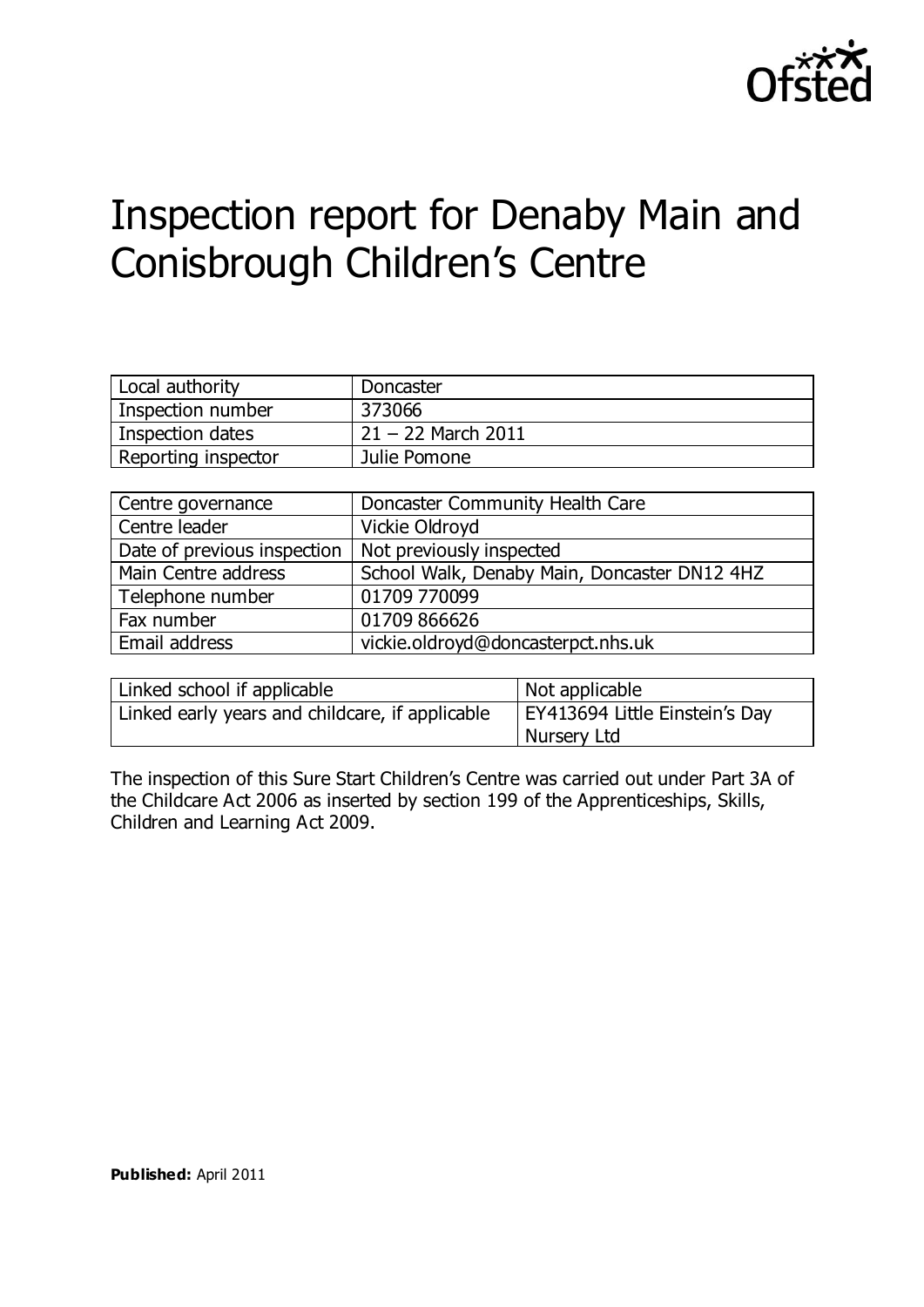

# **Introduction**

The inspection addresses the centre's contribution to:

- facilitating access to early childhood services by parents, prospective parents and young children
- maximising the benefit of those services to parents, prospective parents and young children
- $\blacksquare$  improving the well-being of young children.

The report is made to the local authority and a copy is sent to the children's centre. The local authority may send the report to such persons it considers appropriate and must arrange for an action plan to be produced in relation to the findings in this report.

This inspection was carried out by one additional inspector and an early years inspector. Inspectors held meetings with parents and carers and service users, members of the advisory board, childcare partners, health, education, training and employment and social care professionals. In addition, representatives from Jobcentre Plus as well as centre management and senior leadership team members including those from the local authority and Doncaster Community Health Care local governance were also interviewed.

Inspectors observed the work at both the Denaby and Conisbrough Children's Centre sites as well as the outreach work. They also looked at a range of documentation related to the work of the centre.

# **Information about the centre**

Denaby Main and Conisbrough Children's Centre is located over two purpose built buildings, one in each town. The main build in Denaby provides full day care provision. Until July 2010 the day nursery and was run by the Children's Centre; from September 2010 it was affiliated to a private provider 'Little Einstein's Ltd'. In July 2010, the centre underwent major refurbishment and the re-deployment of the whole children's centre staff team due to the closure of the nursery and a new staff structure was put in place. The site in Conisbrough housed the 32 place 'Shiny Stars' Day Nursery until July 2009. The building has since been re-developed to become a multi-functional venue, which hosts a variety of services and activities.

The children's centres provide multi-agency services under the remit of the five Every Child Matters outcomes and the core offer. This covers integrated early learning, care, family support, health services, outreach services to children and families not attending the centre and access to training and employment advice. The lead body is Doncaster Community Health Care (formally Doncaster Primary Care trust) who directly employ the staff and also manage two other children's centres in the Doncaster area.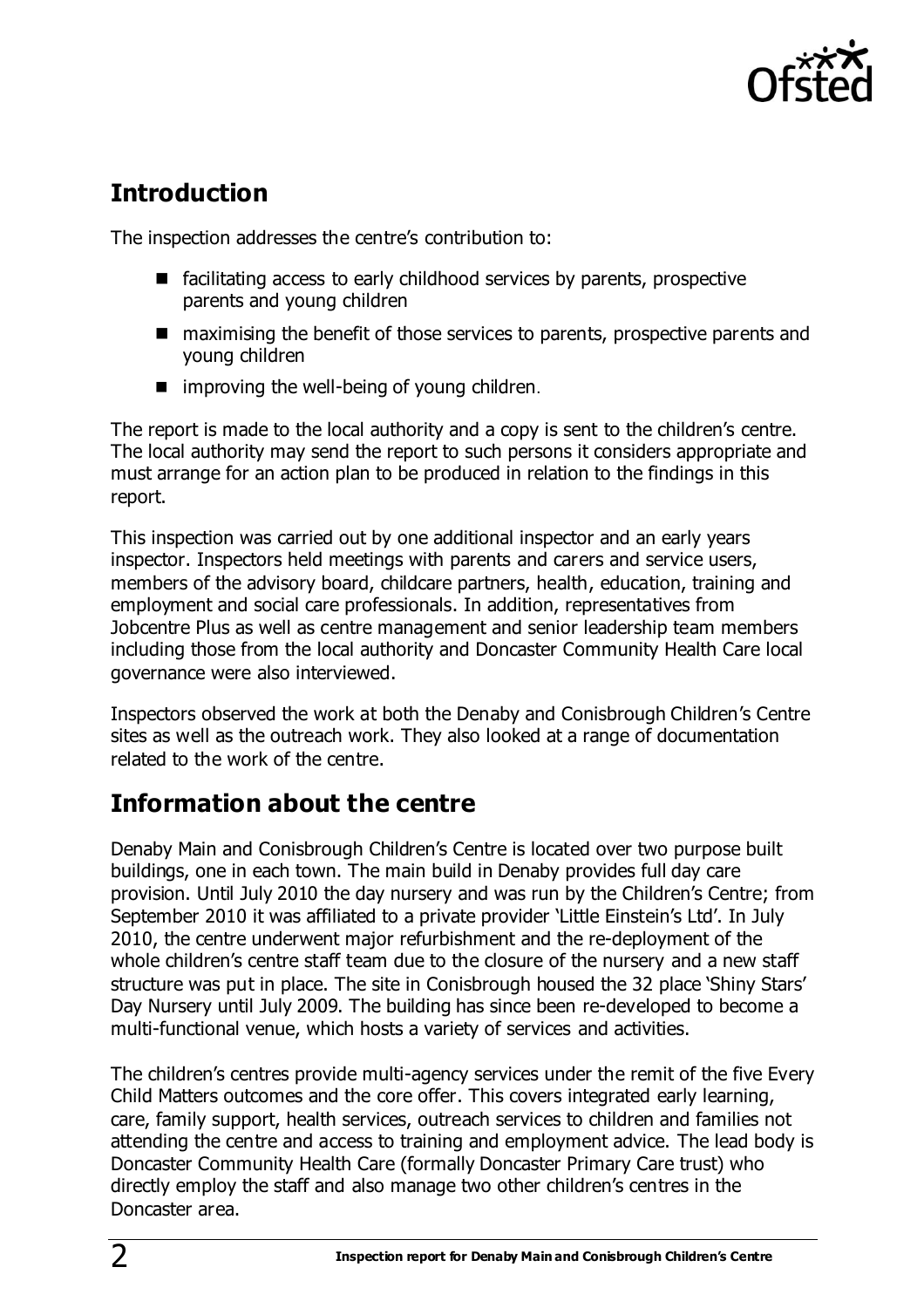

Denaby Main and Conisbrough are former mining villages. The area has suffered long standing deprivation which has been exacerbated by the loss of employment in mining and associated industries. Conisbrough and Denaby Ward has been identified in the Health and Improvement Programme as being one of the most deprived districts in Doncaster, where inequalities in health are the greatest. The reach area of the children's centre is in the top seven per cent of the most deprived wards in the country.

The population is predominantly of White British heritage with a small minority ethnic population. Long-term unemployment is very high, with large numbers of children living in households with no adult earners and a large number of lone parents. Children's skills, knowledge and understanding on entry to nursery are well below the expected levels nationally for three- and four-year-olds. Academic achievement is low in schools, with a higher than average rate of teenage pregnancy. Adult literacy levels in the area are also low. There are high levels of smoking across both male and female populations and age ranges and many older local residents suffer from smoking related diseases. Substance misuse is also at levels well above national averages.

# **Inspection judgements**

**Grades: 1 is outstanding, 2 is good, 3 is satisfactory, and 4 is inadequate**

### **Overall effectiveness**

**The effectiveness of the children's centre in meeting the needs of and improving outcomes for users and the wider community**

#### **Capacity for sustained improvement**

**The centre's capacity for sustained improvement, including the quality of its leadership and management**

**2 2**

# **Main findings**

Denaby Main and Conisbrough Children's Centre meet the needs of their users well and they are having a positive demonstrable impact on children, parents and carers and families in the locality that they serve. The centre has raised its profile in the local area and has managed significant change due to the changeover of the nursery to a private provider and the subsequent re-deployment of staff. The management and staffing structure is highly effective and staff roles and responsibilities are clear, multi-functional and designed around meeting the needs of its communities. Outstanding assessment of need ensures that support is particularly well targeted and prioritised. As a result, the centre demonstrates a good capacity to further improve the quality of the service that it provides.

'We feel safe here' 'We receive good support to help us manage our children's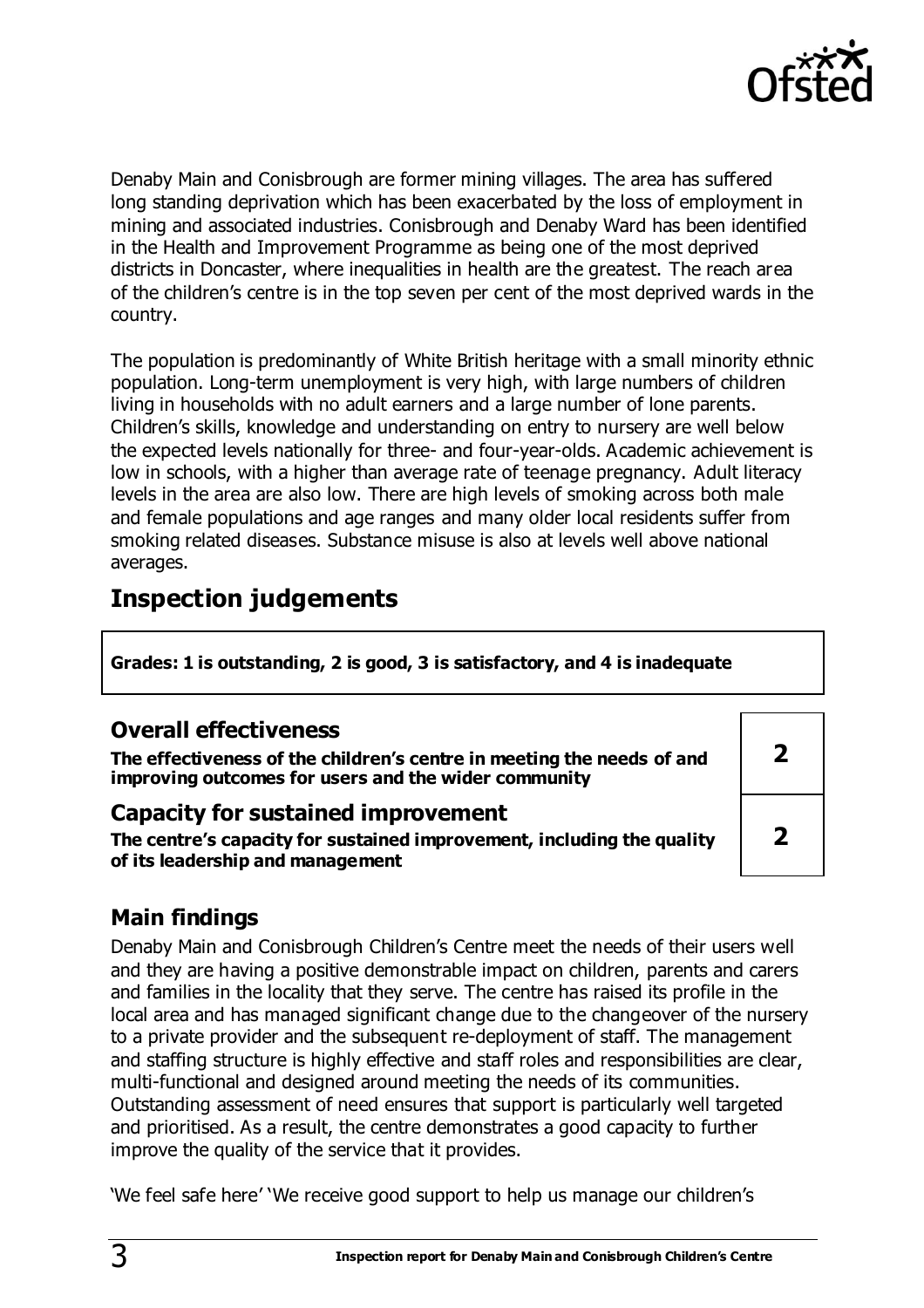

behaviour' are frequent comments expressed by parents and carers. Safeguarding policies and procedures are robust and highly effective and the partnership work with key agencies maximises the opportunity to safeguard children and staff. Assessment of individual need ensures the Common Assessment Framework is successful to ensure support can be put in place quickly. Safeguarding is embedded well in activities and support. Staff training is extensive and there are highly effective supervision arrangements for staff with nominated professionals at a local and senior level in Doncaster Community health Care. Protocols for making referrals are clear and well used by staff, and risk is managed well through effective arrangements and early intervention. The promotion of equality and diversity is good with inclusive practices underpinning all aspects of the work undertaken by the centre.

'Discovering this place has changed my life around'. 'It has helped us move forward as a family'. 'I would be lost without the staff and this centre they are really supportive'. These are some of the highly positive comments expressed by parents and carers and why the Denaby Main and Conisbrough Children's centre is judged to be good.

Staff are highly supportive and the link between work done in the centre and outreach support is coherent and effectively promoting continuity for parents and carers and children. For example, work focussing around providing a healthy diet in the centre is also demonstrated in children's homes through the home support workers.

Activities in the centre are purposeful with children highly engaged, interested and active learners. Parents and children clearly enjoy coming to the centre and users speak of their high levels of enjoyment through extremely well planned play sessions. Activities are linked to the Early Years Foundation Stage outcomes and each session requires staff to make observations of children's progress and these are shared with parents and carers. Staff encourage parents and carers to take ownership of monitoring their children's achievements through a range of methods such as 'scrap books' and 'learning ladders'. There is on-going evaluation of all activity and parents' and carers' individual interests are taken into account. The good progress and achievements that children and families make are clearly evident however; the centre does not sufficiently celebrate success as well as it might. The information displayed around the centre is highly useful and there is much promotion of what the centre does for its users, however, opportunities are missed to celebrate the positive impact that the centre has had on individuals or groups.

Centre managers have a good understanding of the areas within the service that could be stronger and further developed. There is good use of a range of reliable data drawn from the health service about the characteristics of its communities. This, together with the highly effective partnership working and sharing of information across health and social care professionals, allows the centre to make some excellent assessment of need and ensure that support and activity is targeted correctly. A well integrated electronic information and reporting system that all key workers can access allows support staff to very effectively track support and progress of the work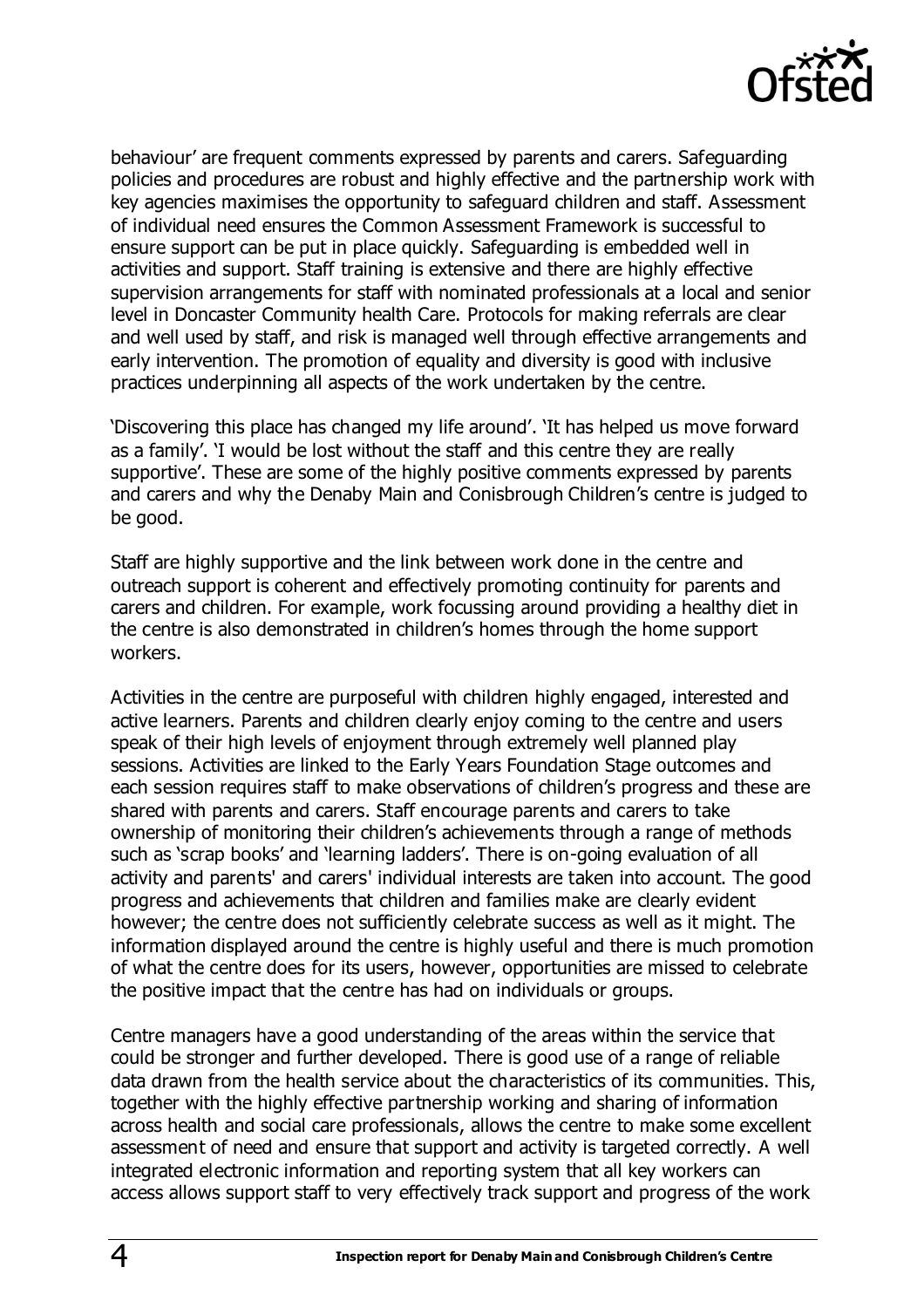

undertaken with families. However, the availability of impact data and the negotiation of performance targets at a senior level to enable the centre to measure its performance more effectively are currently underdeveloped.

The centre makes good use of a wide range of local and national data to identify what its priority areas of action are and where to target resources. Resources are used well and to the benefit of users. The accommodation, facilities and resources are excellent and provide a welcoming environment for users. The on-site café is particularly valued by the community and provides a good variety of dishes that focus on healthy options and good nutritional value.

The advisory board has good representation of agencies and partners that help the centre to improve and continue to meet its users and wider community needs but currently there are no fathers on the board.

### **What does the centre need to do to improve further?**

#### **Recommendations for further improvement**

- In conjunction with the local authority and partners implement more useful performance targets and develop more effective strategies to demonstrate impact of the service of its users and wider communities.
- Increase the celebration of achievement in conjunction with users to raise aspirations and demonstrate to potential users the positive impact that the service has on its communities.
- Increase the involvement of fathers on the advisory board.

### **How good are outcomes for users? 2**

Outcomes for children, parents and families are good and improving. The centre is continuing to increase registrations through good promotion and by providing a high quality experience for its users. Those families currently attending the centre provide good recommendations to other potential users.

A strong focus on improving health outcomes is supported by the integrated health team. Staff work intensively with health visiting, school nursing and sexual health partners. There is strong support for user's emotional health needs with staff responsive to providing personalised support for parents and families in times of crisis, for example, when they are depressed, dealing with substance misuse or when their family life becomes chaotic and they struggle to cope. One parent commented 'Staff are friendly, approachable and I can open up and talk to them about the things that are affecting me and dragging me down.'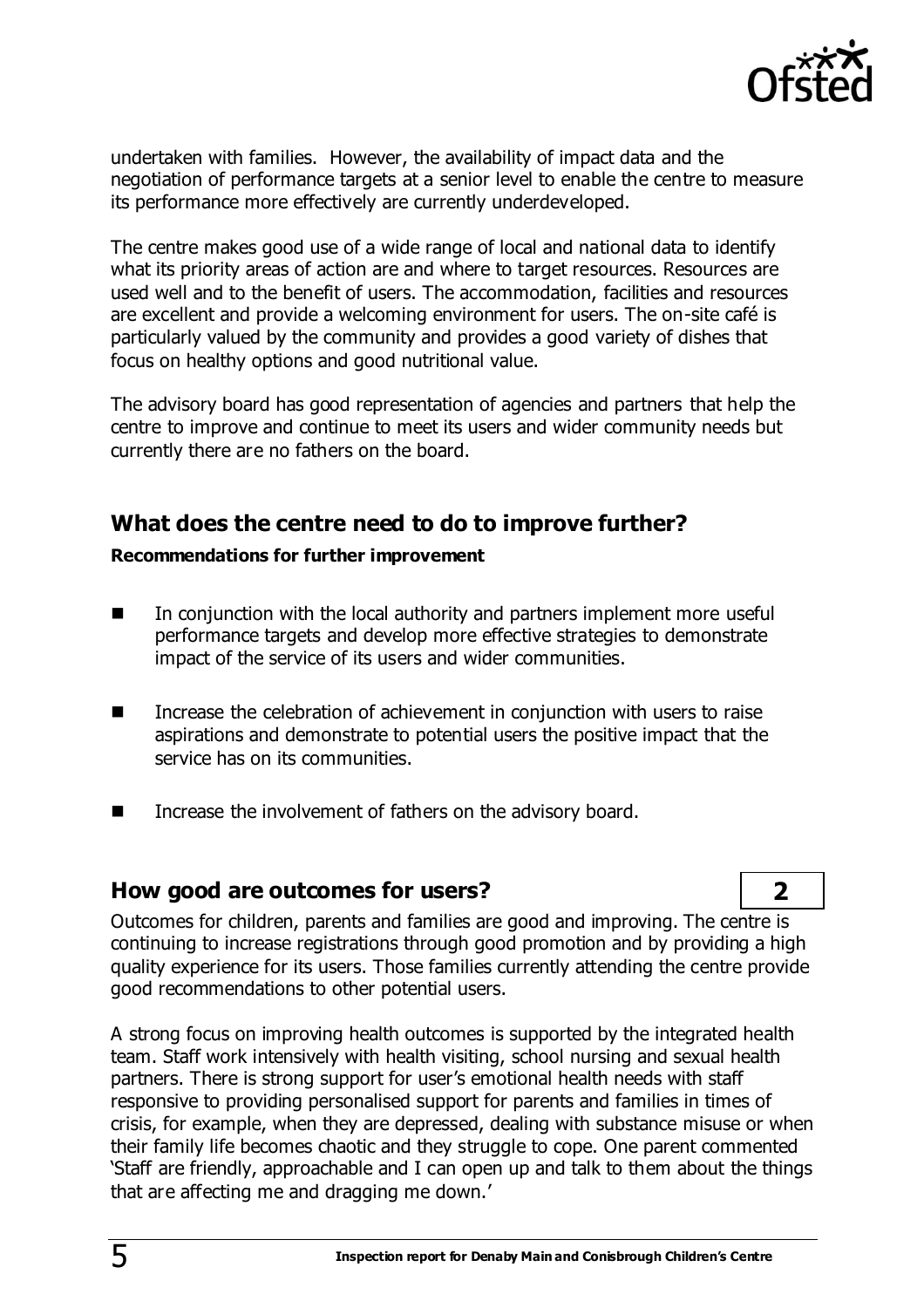

As part of the health service, staff expertise is well utilised and they have a good understanding of wider aspects of health related issues and how to support vulnerable groups. There is good promotion of healthy lifestyles, including healthy eating, good hygiene, and participation in outdoor pursuits for parents and families with access to an excellent outdoor learning environment. Parents and carers understanding of health matters is improving and they are able to transfer this to the home environment.

The centre uses data well, for example, to identify that breastfeeding in Denaby and Conisbrough is low compared to other areas in Doncaster. As a result, very effective action is undertaken to improve this issue by providing an antenatal clinic on site and through promoting breastfeeding at an early stage.

The centre provides good support to parents and carers by providing a well run crèche so that they are then able to access learning and development opportunities. A small proportion of parents and carers attend courses on site delivered by partner organisations to extend their academic skills and successfully gain qualifications to help them access further education and training. There is some successful signposting to and from Jobcentre Plus with some successes into training and employment. However, overall the most positive outcome is the success in engaging adults for in the first steps to education and training. The centre has a successful volunteering programme. However, it has recently been disrupted due to delays accessing criminal records bureau (CRB) checks.

Children are successfully developing skills for the future through their play sessions. The centre provides a safe, well resourced welcoming environment at both centres. Children's social skills are improved, for example, children learn how to use a knife and fork, and to sit and eat appropriately at a table. Parents and carers are also encouraged through home visits to carry this on and help families find affordable furniture, such as tables and chairs. Housekeeping is outstanding and the centre disseminates information regarding safety in the home well through effective communication and safety alert.

Attendance of children at activities is well monitored and any absence is quickly followed up. Children are actively inquisitive and independent learners. Their behaviour is good and the older children have a good understand of the consequences of poor behaviour and that it is not acceptable.

These are the grades for the outcomes for users

| The extent to which children, including those from vulnerable groups,<br>are physically, mentally and emotionally healthy and families have<br>healthy lifestyles | 2 |
|-------------------------------------------------------------------------------------------------------------------------------------------------------------------|---|
| The extent to which children are safe and protected, their welfare<br>concerns are identified and appropriate steps taken to address them                         |   |
| The extent to which all users enjoy and achieve educationally and in                                                                                              |   |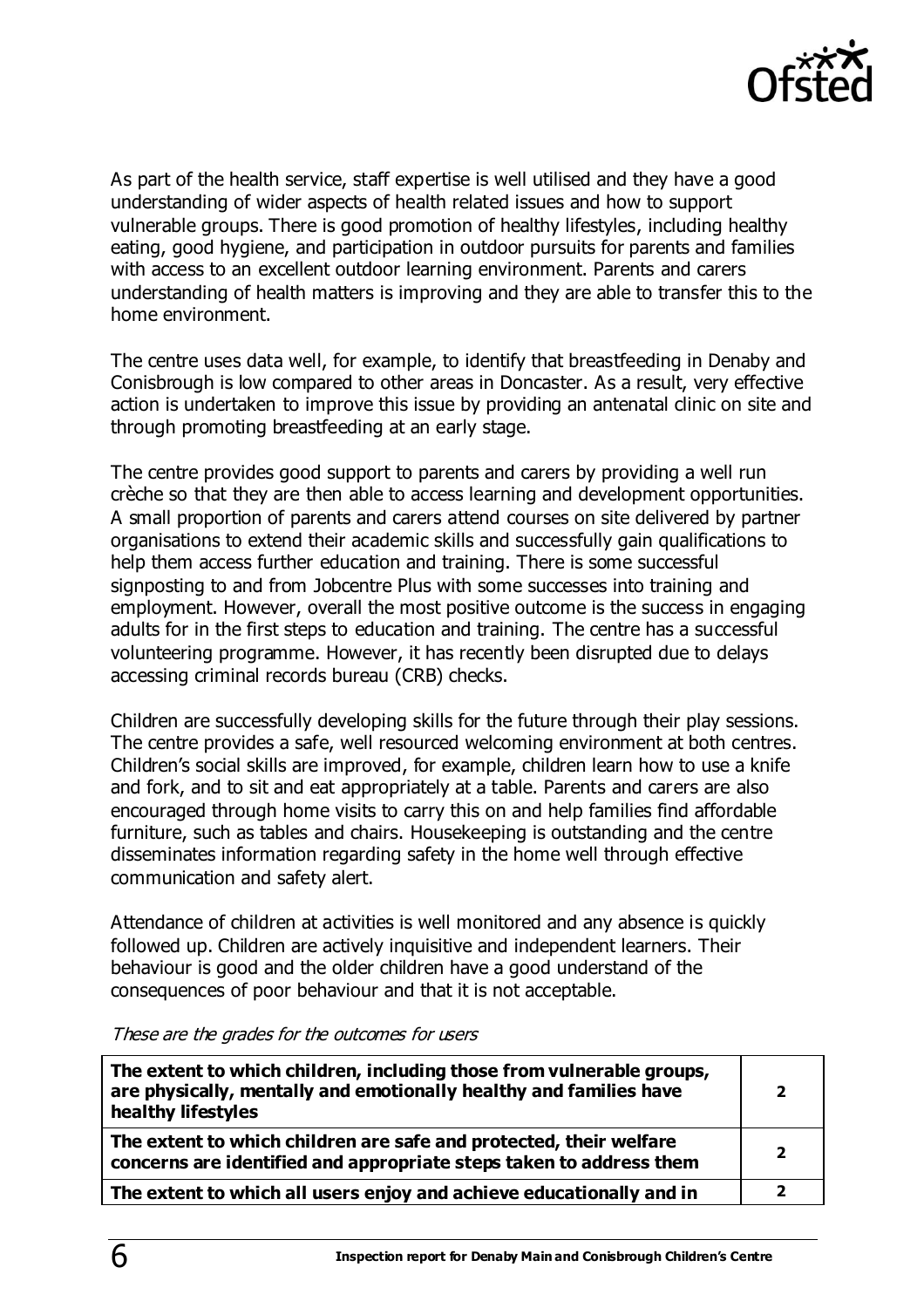

| their personal and social development                                                                                                                                   |   |
|-------------------------------------------------------------------------------------------------------------------------------------------------------------------------|---|
| The extent to which children engage in positive behaviour and develop<br>positive relationships and users contribute to decision-making and<br>governance of the centre | 2 |
| The extent to which children are developing skills for the future and<br>parents are developing economic stability and independence including<br>access to training     |   |

## **How good is the provision? 2**

The centre meets its core offer well. Provision is of a good quality and is explicitly linked to the Early Years Foundation Stage and Every Child Matter outcomes. Learning is, therefore, purposeful as each activity or session has clearly identified and recorded outcomes which are used as the basis for planning, evaluation and improvement. Reflective practice is encouraged for every planned activity or session.

Assessment of the needs of children and parents and carers is outstanding with particularly effective procedures to identify individual issues at an early stage and respond with a clearly planned and individualised improvement strategy. The centre has strong partnerships with a range of support agencies and positive relationships with the community it serves. It provides a wide range of flexible services to meet the needs of users, including high quality learning and play activities to effectively engage parents and their children. One parent's comment was typical of many when she said, 'I was feeling lost and alone but this centre has given me hope'.

The quality of care for children and parents and carers is good with a wide variety of flexible and personalised advice and support to meet the diverse needs of families within the area. For example, the centre provides support with transport and the centre 'people carrier' used to transport families to activities and medical appointments. This is particularly useful and important for those with a physical disability that where independent travel is difficult. A community garden area is being developed which has generated significant local involvement and other environmental activities such as recycling plastic has been very successful. Interest has also been created with the introduction of a chicken run and the production of fresh eggs, which is particularly popular and educative for the children. Good support is provided for the high number of young mums in the reach area to help ensure that they do not feel isolated and vulnerable.

The centre uses the views of its user's well collecting information through a variety of methods. Parents and carers quote how things have changed as a result of their feedback and how things have improved. For example, the number of fathers accessing services has increased as a result of feedback regarding the need to change the times of sessions. The centre is currently gathering the views of nonusers to establish the reasons why they do not attend and to consider further adapting the service to meet the need of potential new families. These are the grades for the quality of provision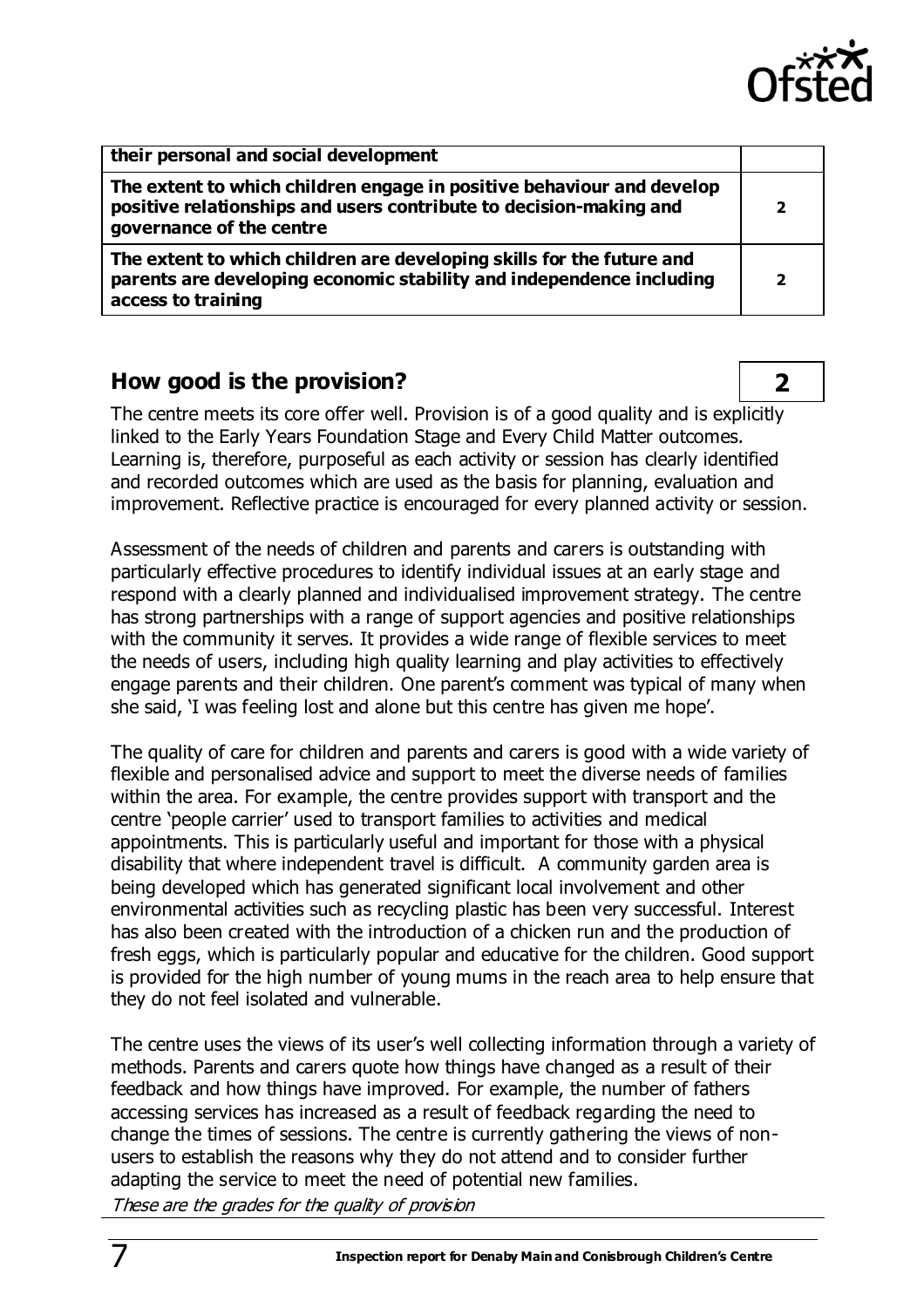

| The effectiveness of the assessment of the needs of children, parents<br>and other users                                   |   |
|----------------------------------------------------------------------------------------------------------------------------|---|
| The extent to which the centre promotes purposeful learning,<br>development and enjoyment for all users                    |   |
| The extent to which the range of services, activities and opportunities<br>meet the needs of users and the wider community |   |
| The quality of care, guidance and support offered to users within the<br>centre and the wider community                    | 7 |

### **How effective are the leadership and management? 2**

Management decision making is based on an in-depth knowledge of the needs of the communities which the centre serves. At a strategic and local level managers engage well with partners who are able to help them drive forward the engagement and improvement agenda for the centre.

The management structure is well organised to deliver a 'fit for purpose' service that can continue to improve its quality of provision. Roles and responsibilities are clear and there is good senior management support for the deputy centre manager who manages the operational day-to-day activities. The management team are highly experienced and carry out their responsibilities well. Staff work enthusiastically and communication within the centre team is highly effective particularly around the sharing of information to benefit the users and ensure that risk is well managed. The centre provides good value for money.

There is good promotion of equality and diversity and this is implicit in all the work that the centre performs. The centre has a clear understanding of the number of children aged nought to five years in the reach area who are currently not registered at the centre. Centre management respond well to exploring the reasons why families are not involved and look at ways to further adapt the service. Some positive work is being carried out to develop greater cultural awareness in an area that is traditionally of White British heritage. The centre is making good improvements in narrowing the achievement gap through its individualised approach to working with children and parents.

There is regular individual supervision and observation of staff performance and a planned approach to developing individual members of staff understanding of safeguarding. Staff development is good and well prioritised to improve both the skills of staff and improve the service to users. Good procedures are in place to safeguard staff and all users of the centre. Safe recruitment procedures are well established and all staff are subject to enhanced CRB checks.

The advisory board has good representation of agencies and partners that help the centre to improve and continue to meet its users and wider community needs. The elected parent chair has a wealth of knowledge of the demography of the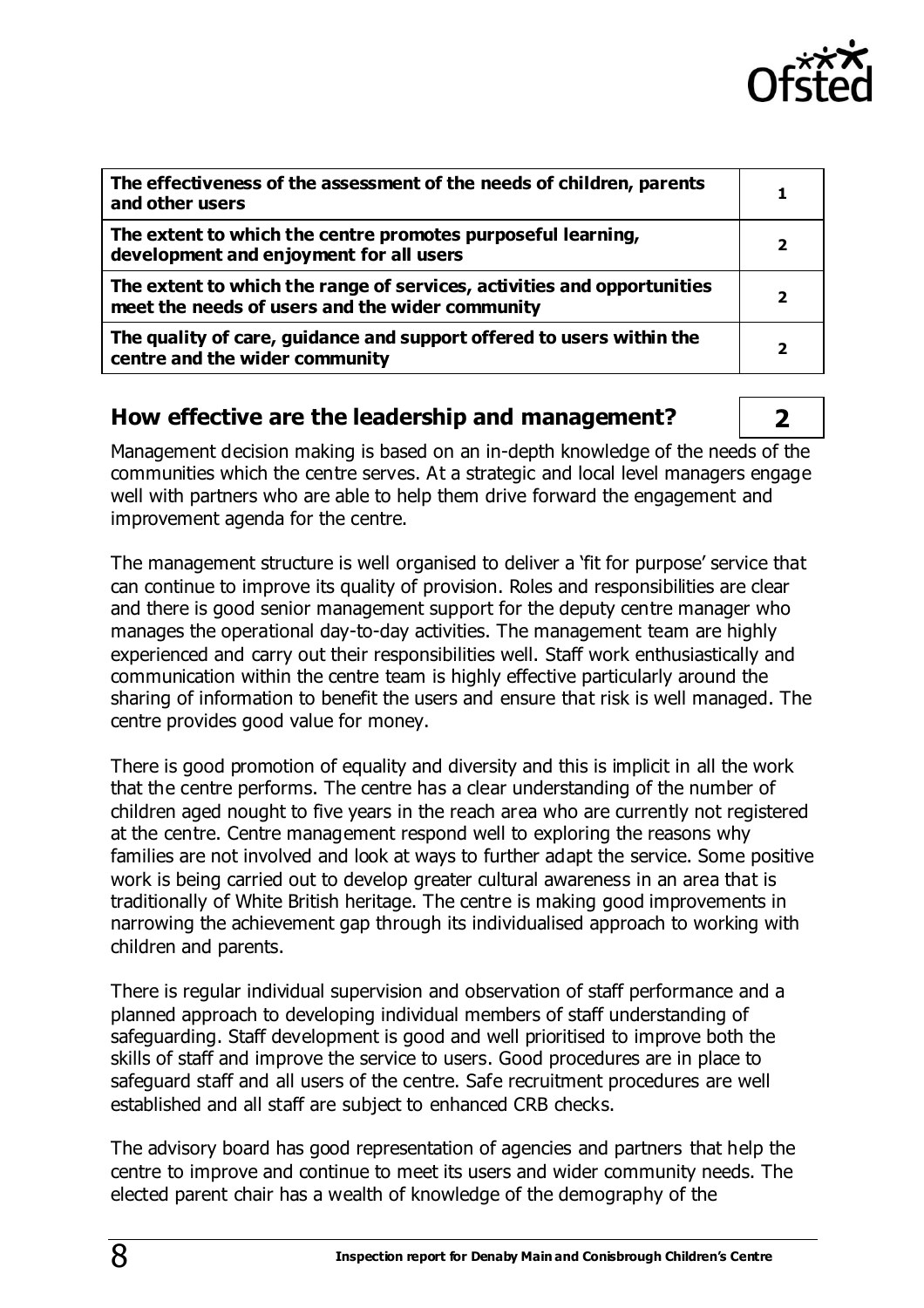

communities that the centre serves. The board has insufficient representation of fathers.

The centre uses a wide range of evaluation and feedback to support quality improvement. The self-evaluation process is inclusive and the centre uses effective strategies to gather the views of staff and users. The local authority carries out an 'annual conversation' with the centre, which results in a realistic action plan for improvement.

#### These are the grades for leadership and management

| The extent to which governance, accountability, professional<br>supervision and day to day management arrangements are clear and<br>understood                     |                         |
|--------------------------------------------------------------------------------------------------------------------------------------------------------------------|-------------------------|
| The extent to which ambitious targets drive improvement, provision is<br>integrated and there are high expectations for users and the wider<br>community           | $\overline{\mathbf{2}}$ |
| The extent to which resources are used and managed efficiently and<br>effectively to meet the needs of users and the wider community                               | $\overline{\mathbf{2}}$ |
| The extent to which equality is promoted and diversity celebrated,<br>illegal or unlawful discrimination is tackled and the centre fulfils its<br>statutory duties |                         |
| The effectiveness of the centre's policy, procedures and work with key<br>agencies in safeguarding children and, where applicable, vulnerable<br>adults            | $\overline{\mathbf{2}}$ |
| The extent to which evaluation is used to shape and improve services<br>and activities                                                                             | $\overline{2}$          |
| The extent to which partnerships with other agencies ensure the<br>integrated delivery of the range of services the centre has been<br>commissioned to provide     |                         |
| The extent to which the centre supports and encourages the wider<br>community to engage with services and uses their views to develop the<br>range of provision    | $\overline{\mathbf{2}}$ |

### **Any other information used to inform the judgements made during this inspection**

**None**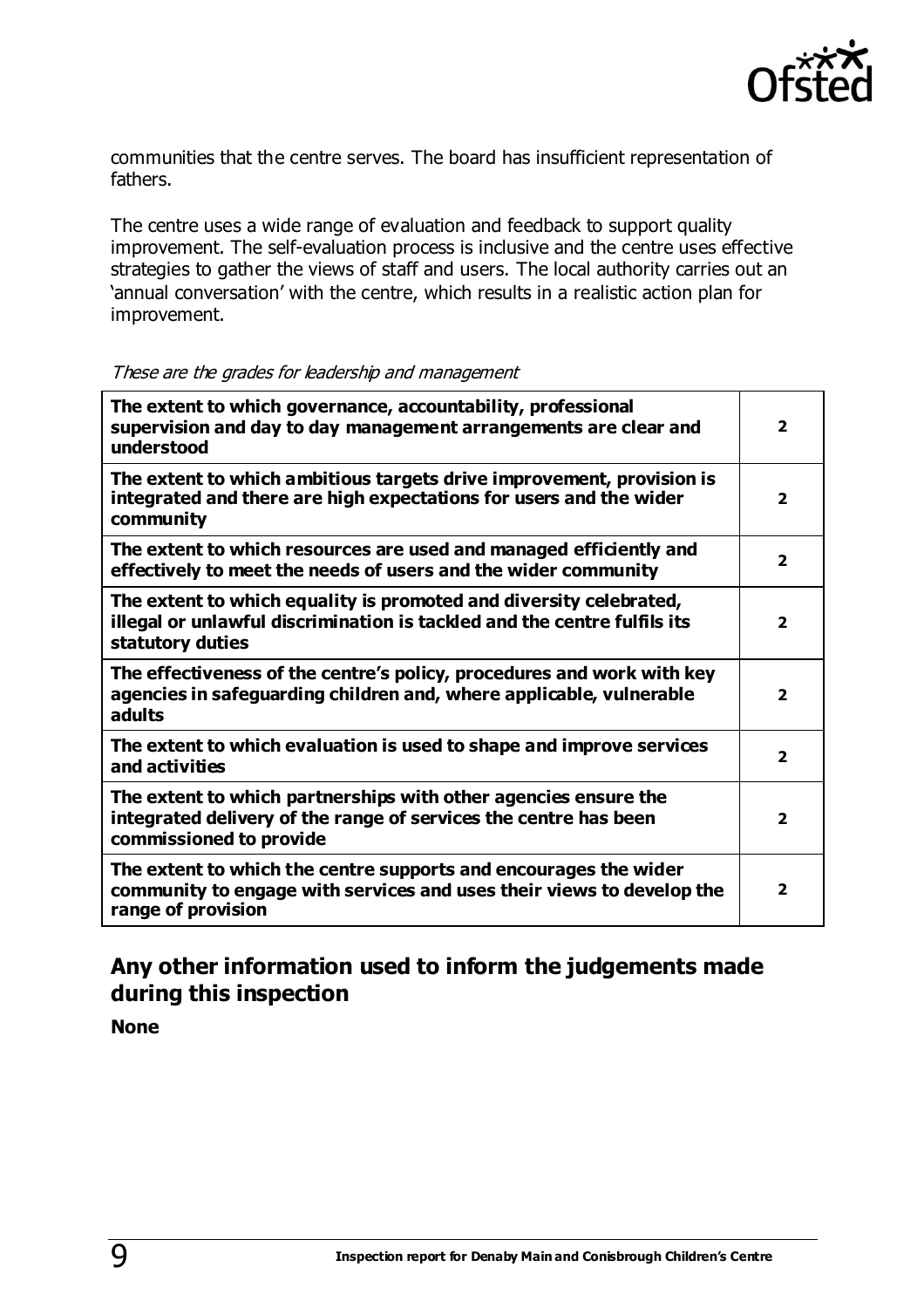

Any complaints about the inspection or the report should be made following the procedures set out in the guidance 'Complaining about inspections', which is available from our website: [www.ofsted.gov.uk.](http://www.ofsted.gov.uk/) If you would like us to send you a copy of the guidance, please telephone 0300 123 1231, or email [enquiries@ofsted.gov.uk.](mailto:enquiries@ofsted.gov.uk)

# **Summary for centre users**

We inspected the Denaby and Conisbrogh Children's Centre on 21 – 22 March 2011. We judged the centre as good overall.

We observed a number of sessions and saw your children playing and learning. We had the opportunity to speak with you, your children, members of staff and other professionals who work with the centre. We looked at plans and records of your children's work and were able to see how you and your families are making progress and benefiting from the services that your children's centre provides.

You told us how friendly and welcoming the staff are and how supportive they are when you are experiencing times of difficulty. You told us about how the centre has improved significantly over the last year and how many more parents and carers are now attending the centre activities. You appreciate the access to transport for you and your children and you told us about how helpful this has been in helping you access services and visit appointments.

The café is excellent and it provides a wide range of good value nutritional meals and snacks for you and your children. It is also available for the wider community and we saw it being well used. We were impressed with the development of the community garden and thought that introducing chickens into the area is both fun and educational for your children. We hope you and your families enjoy contributing to its development.

The centre provides a good range of services for you and your children from birth to school age and it helps to prepare them well for school and future life. Staff are continually looking at ways to improve the service for you.

The centre is well managed and all the staff we met are keen to make a positive difference to you and improve the lives of the local community. They know that there are many people who have not registered at the centre and some who have registered and don't attend. They are trying to find out the reason why and looking at ways to improve this and increase registration and ensure families do not miss out.

The centre provides good support to you in your homes and the staff work hard to ensure both you and your children are safe and protected from harm.

We would like to see more examples throughout the centre of how the activities that are organised have made a difference to you and improved your lives. We also feel it